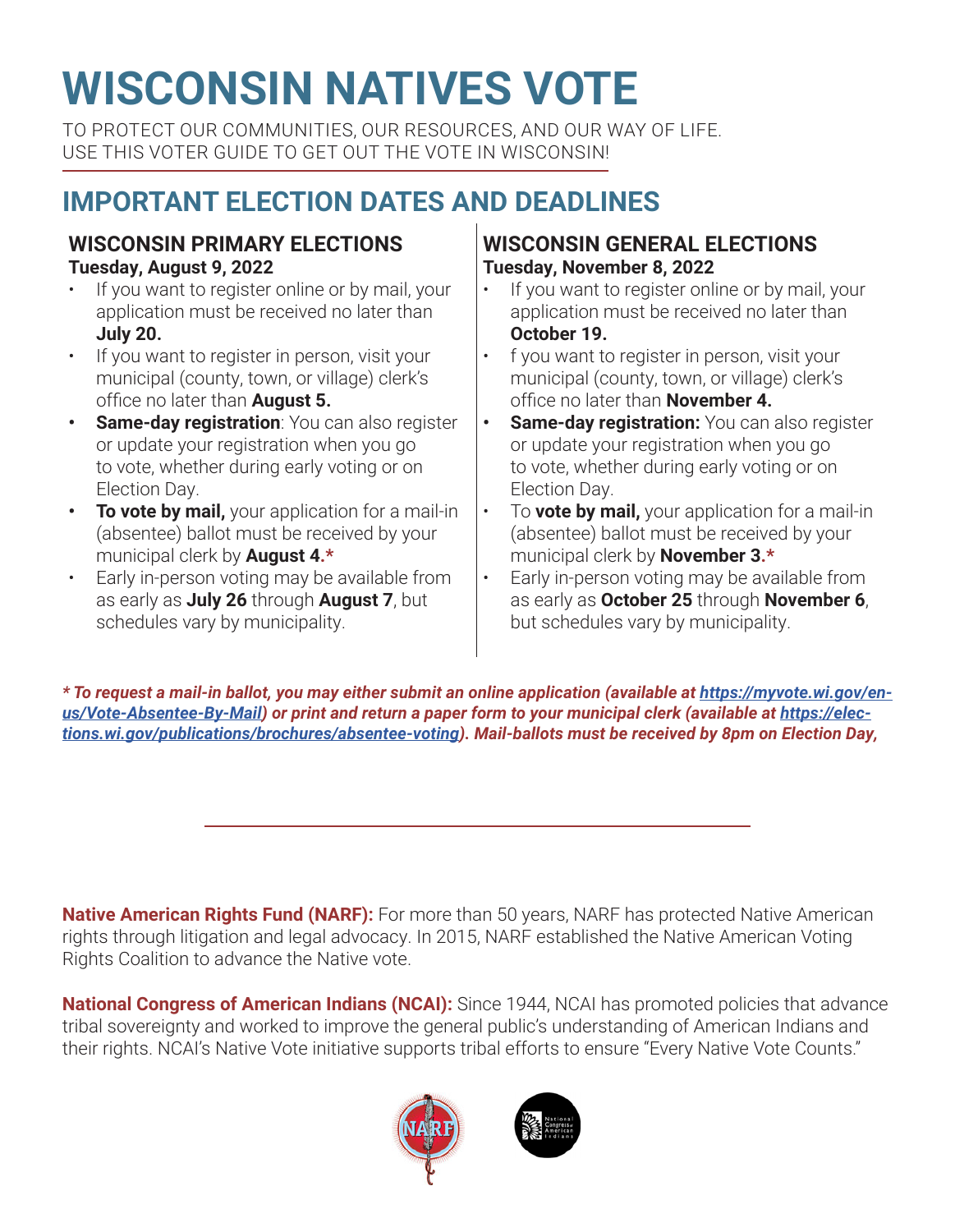# **CASTING A BALLOT THAT GETS COUNTED!**

#### **Step 1: Am I eligible to vote?**

You are eligible if you...

- √ **Are at least 18** (or will be by the next election)
- √ Are a citizen of the United States
- √ Will have been a resident of Wisconsin for at least 28 days by Election Day.

**Moved recently?** I If you have lived in Wisconsin for less than 28 days before an election, you can only vote for President and Vice President. **If you moved**  *within* **Wisconsin in the 28 days before an election, you must vote absentee from your previous address.** 

**Felony conviction?** If you have a felony conviction, you can vote after completing your sentence (including probation & parole).

YES

#### **Step 2: Am I registered to vote, and is my registration information current?**

If you are not registered, you will need to register before or when you go to vote.

- Check to see if you are registered and if your information is correct at: https://myvote.wi.gov/ en-us/My-Voter-Info.
- **• If you haven't voted in the last 4 years, your registration may have been de-activated. You will need to re-register before you can vote.**



#### **Register to vote!**

You can register to vote online, by mail, in person at your municipal clerk's office, or when you go to vote. *(See next page/below.)*



YES

DONE!

### **YOUR VOICE STILL MATTERS!**

Talk to your community about the issues that are important to you and encourage people to vote!

#### **Make your plan and VOTE!**

- √ Check deadlines for early voting and voting by mail.
- √ Make sure you have the voter ID and proof of residency documents you will need in order to vote. *(See next page/below.)*
- √ Vote by mail, in person during early voting or on Election Day.
- √ If voting by mail, find someone who can be your witness. You'll need someone over 18 willing to sign your ballot and provide their name & address.

Find your Election Day polling place here:

https://myvote.wi.gov/en-us/ Find-My-Polling-Place.

Find early voting schedules and locations here: https://my.lwv. org/wisconsin/local-absentee-ballot-return-and-early-voting-locations, or contact your municipal clerk.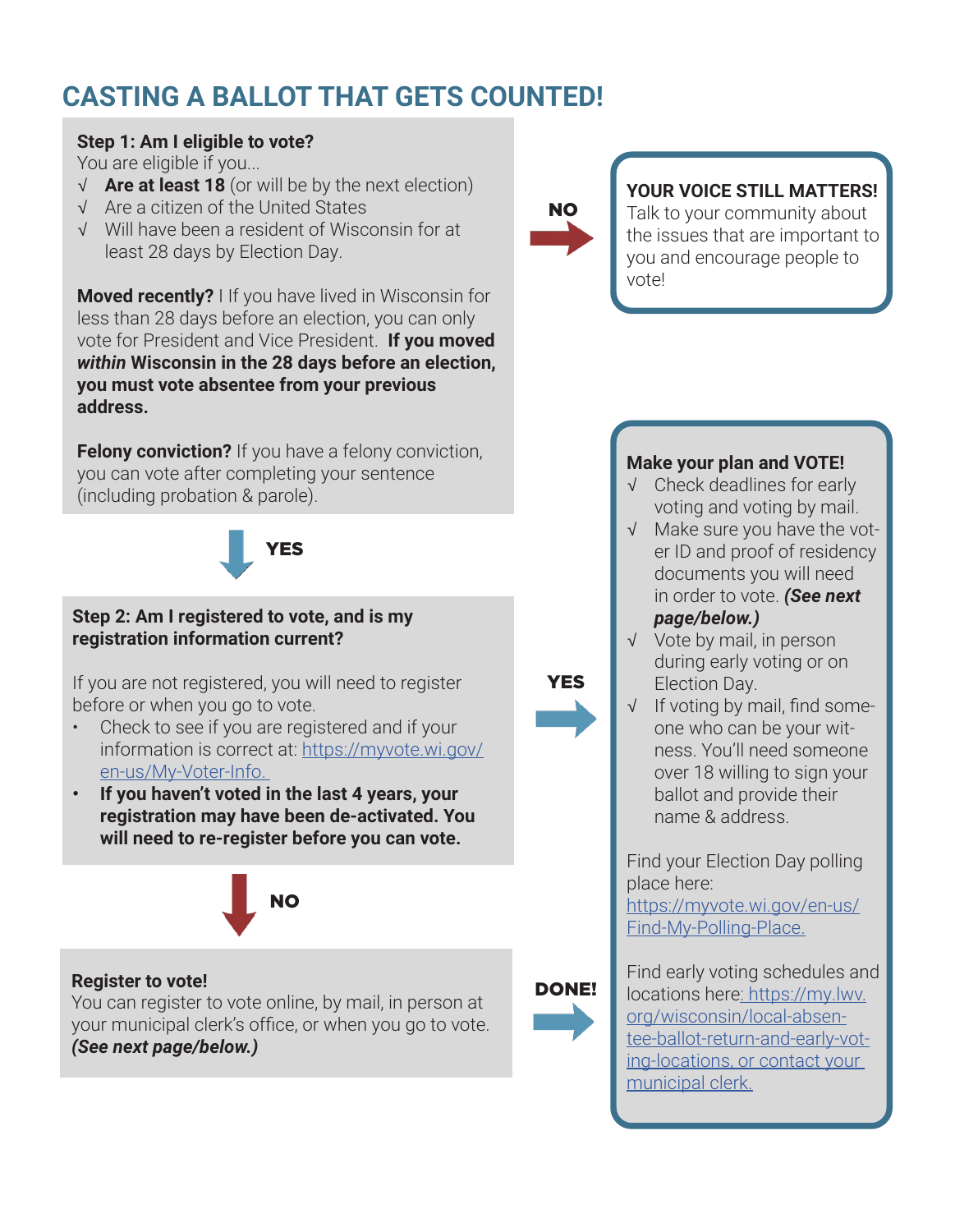## **MORE ABOUT HOW TO REGISTER IN WISCONSIN!**



#### **Register online at:** https://myvote.wi.gov/en-us/Register-To-Vote

To register online, your name, date of birth, Wisconsin ID number, and address must match information on file with the Wisconsin Department of Motor Vehicles. No additional proof of residence is required. However, If you don't have a state ID, you must register by mail or in person

#### **Register by mail**



Print and complete the voter registration form available at https://elections.wi.gov/ forms/el-131-fillable. Then, mail it to your municipal clerk's office.

You will also need to provide a document showing proof of residence. This can be a copy of your driver's license, but any document that includes your full name and your address (or a description of where you live) will work – a utility bill, paycheck, employee ID, or even a letter from your tribal government that includes this information will work.

#### **Register in-person**

- At your municipal clerk's office, any time until the Friday preceding Election Day **OR**
- At your polling place, either on Election Day or during early voting.

If you register in person using either of these options, you will need to provide proof of residence just as you would if registering by mail.